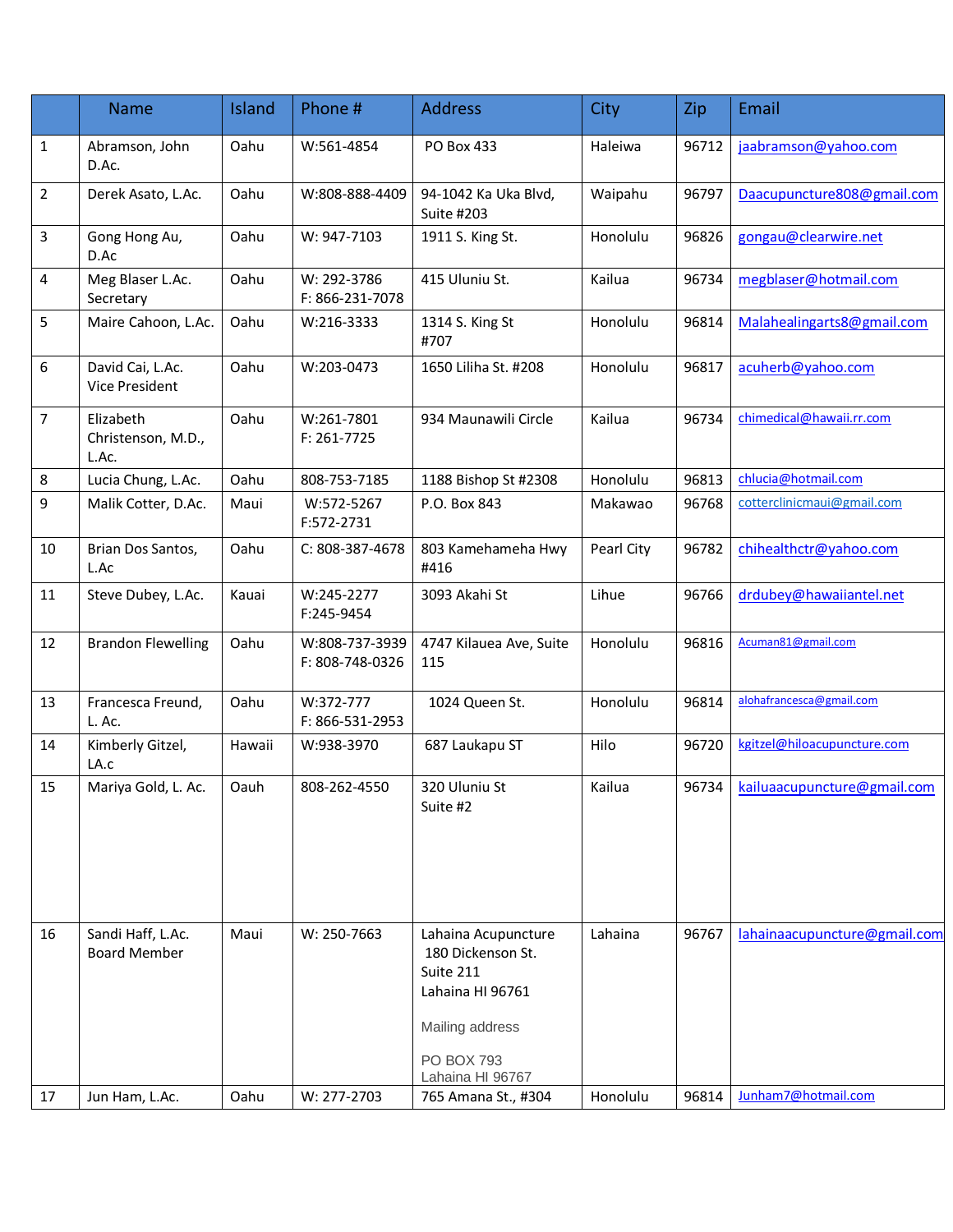| 18 | Yun Chun Han, L.Ac.               | Oahu   | W:949-0432<br>F:949-0433                  | 1391 Kapiolani Blvd<br>#402                                        | Honolulu             | 96814          | drhanacu@gmail.com                  |
|----|-----------------------------------|--------|-------------------------------------------|--------------------------------------------------------------------|----------------------|----------------|-------------------------------------|
| 19 | Michelle Hill, L.Ac.<br>Director  | Oahu   | 808-254-5577                              | Windward wellness<br>970 north Kalaheo Ave<br>ste C315             | Kailua               | 96734          | drmichellehill@yahoo.com            |
| 20 | Aaron Ishigo, L.Ac.               | Hawaii | W: 934-9858<br>F: 934-9858                | 80 Pohaku St. #A                                                   | Hilo                 | 96720          | bimedtec@gmail.com                  |
| 21 | Jai Jang, L.Ac.                   | Oahu   | W:947-7582                                | 1600 Kapiolani Blvd<br>#601                                        | Honolulu             | 96814          | 9477582@gmail.com                   |
| 22 | Ruby Jessop,<br>L.Ac.             | Oahu   | W:949-8966<br>F:949-8966                  | 747 Wiliwili St. #1504<br>Mail: 1750 Kalakaua Ave<br>Suite 201-529 | Honolulu<br>Honolulu | 96826<br>96826 | hawaiihealthcntr@aol.com            |
| 23 | Jennifer Kawamoto,<br>L.Ac.       | Oahu   | W:754-4374<br>F:748-2482                  | 438 Hobron Lane<br>Suite 215                                       | Honolulu             | 96815          | jen@hawaiisportsacupuncture.c<br>om |
| 24 | David Kern, ND, L.Ac.             | Maui   | W1:572- 6091<br>W2:874-5660<br>F:572-1324 | 2395 S. Kihei Rd. #204                                             | Kihei                | 96753          | info@drdavidkern.com                |
| 25 | Eri Kimura-Lin,<br>L.Ac.          | Oahu   | W: 946-4518<br>F:589-2938                 | 725 Kapiolani Blvd<br>Suite C304                                   | Honolulu             | 96813          | jlcontech@yahoo.com                 |
| 26 | Joni Kroll, D.Ac.<br>Director     | Oahu   | W:262-4550<br>F:261-7770                  | 320 Uluniu St. Suite 2                                             | Kailua               | 96734          | acujoni@yahoo.com                   |
| 27 | David Langfelder                  | Oahu   | W: 220-3965                               | 91-3633 Kauluakoko St<br><b>Unit 305</b>                           | Ewa Beach            | 96706          | info@solfit.org                     |
| 28 | Woo Lee                           | Oahu   | W:917-943-7094                            | 1500 Kapiolani Blvd<br>#102G                                       | Honolulu             | Oahu           | Dongjeacupuncture@gmail.com         |
| 29 | Tommy Lee,<br>L.Ac.               | Oahu   | W:772-4219                                | 1401 S. Beretania St.<br>Suite 300                                 | Honolulu             | 96814          | omdrleehi@gmail.com                 |
| 30 | Mei Li, L.Ac.<br>Director         | Oahu   | W:382-3226<br>F:877-350-6195              | 1144 Koko Head Avenue,<br>Suite 202                                | Honolulu             | 96816          | mei@oahuchinesemedicine.com         |
| 31 | Nancy Lin, L.Ac.                  | Oahu   | W: 521-7623<br>F: 521-7600                | 183 N. King St.                                                    | Honolulu             | 96817          | nancywlin@yahoo.com                 |
| 32 | Wai Low, D.Ac.,                   | Oahu   | W:521-2288<br>C:371-2288<br>F: 521-2271   | Chinese Cultural Plaza<br>100 N. Beretania St.<br>#203 B & D       | Honolulu             | 96817          | whlow@orientalmedicine.edu          |
| 33 | Gloria Martin, D.Ac,<br>Treasurer | Oahu   | W:744-7568                                | 1139Kamookoa Pl                                                    | Honolulu             | 96825          | drgloriamartin@gmail.com            |